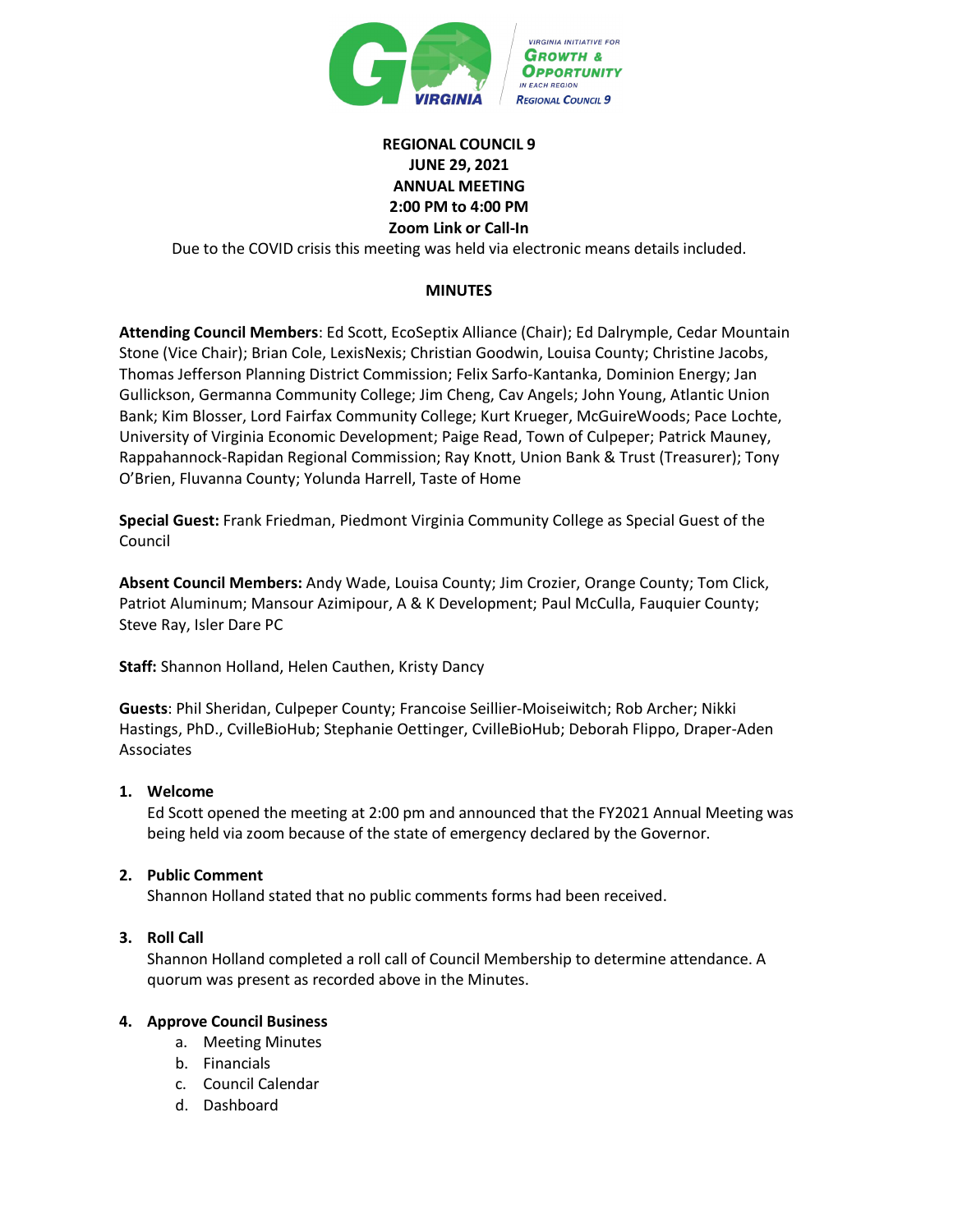e. Director Report

Ed Scott said that the listed Council Business items were grouped together on the agenda with the intention to review and approve with one motion and vote. Ed Scott then asked if anyone would like to move any item or items out of the group for a separate discussion. No request was made.

- a) Ed Scott asked if there were any comments or questions regarding the prior Meeting Minutes, as presented. Nothing was offered.
- b) Ray Knott provided an overview of the Financials through April 30, 2021, including:
	- The Statement of Financial Position showed a little over \$246.37 in checking; \$145,635 in Accounts Receivable; and, \$147,935 in Total Current Liabilities. A similar statement through June 15 is included for informational purposes.
	- The Capacity Building Statement Statement of Income and Expense provided is the first shared statement where funds are exclusively drawn from FY 2021 Capacity Building funds. To date, 16.9% of the budgeted \$250,000 has been spent.
	- Project budgets provided through April only represents active projects or projects that have not been closed out.
- c) Ed Scott stated that the Bylaws require the Council to set an annual calendar and that Shannon Holland is working on setting up locations.
- d) Ed Scott noted that the year-end Dashboard was included on page 29. This past year, Region 9 awarded five projects totaling \$1,482,742 leveraging an additional \$881,667 in non-state funding. That means with the next \$1 million allocation in per capita funding, Region 9 will have just over \$1.5 million in funding available to support the opportunities identified in the Growth Plan. There will also still be about \$425,000 in ERR grant funds available until April 2022 when that program sunsets.
- e) Ed Scott stated that the Director Report includes notes on project budget changes or contract extensions.

Ed Scott asked if there was any questions or discussion on any item. None were offered.

# *Jim Cheng made a motion to approve the Council Business as presented. Kurt Krueger seconded the motion. A roll call vote was taken and the motion carried.*

# **5. Electronic Meeting Policy-Exemption Expires on June 30**

Ed Scott reminded the Council that the Governor's State of Emergency will expire on June 30. Therefore, the Exemption for electronic meetings, as outlined in the Region 9 Council Electronic Meeting Policy, will also expire.

Shannon Holland clarified that the Region 9 Council Policy was approved in 2017 and was narrower than statute. In discussion, it was noted that the governing legislation was repealed and replaced in 2018 allowing for an exception for distance but not convenience.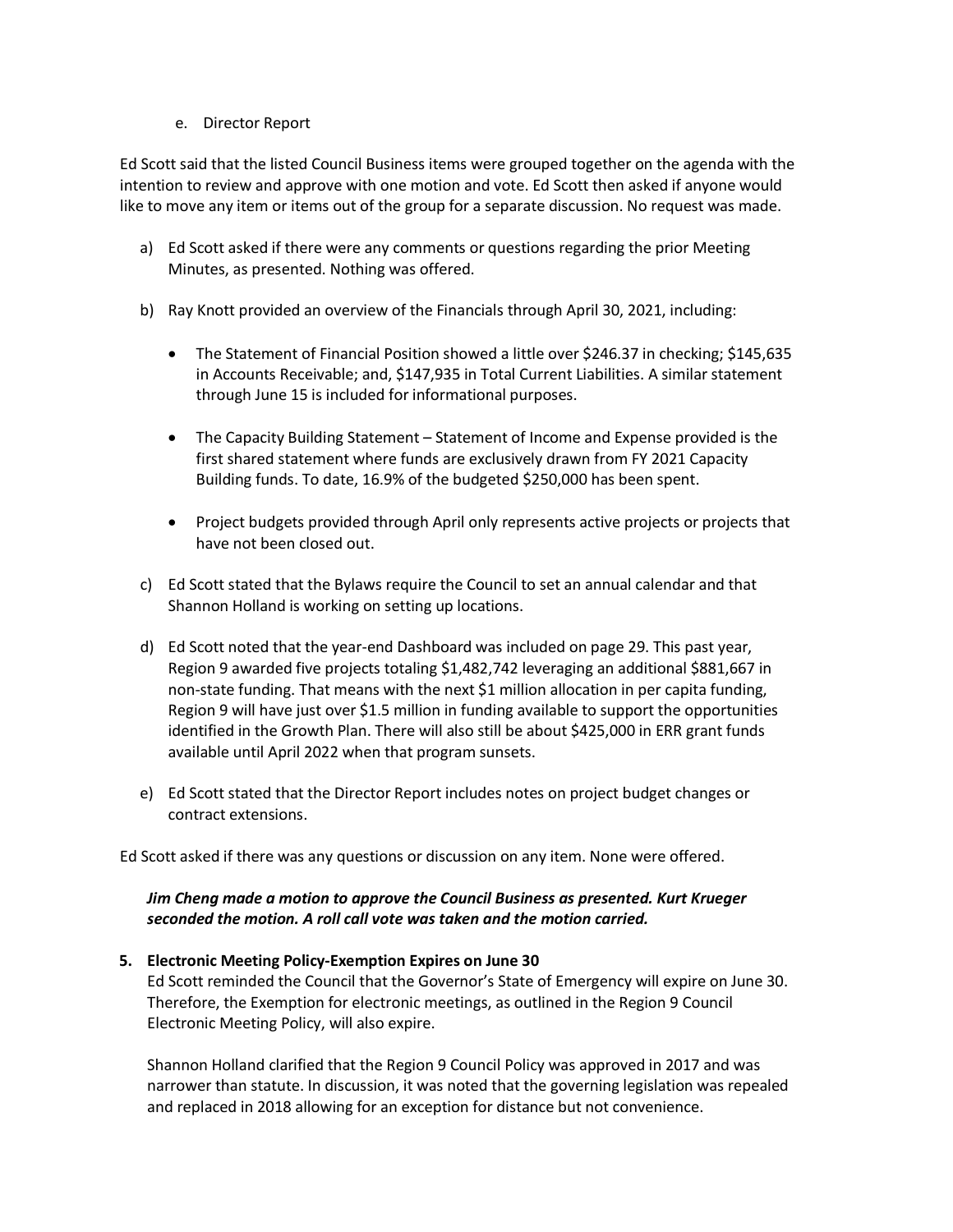It was suggested that the Executive Committee could take the question of whether an updated Electronic Meting Policy should be created.

#### **6. Vote on Slate**

Referring to the Slate prepared by the Nominating Committee, Ed Scott noted the items are grouped together to be addressed by one motion and vote and asked if there was any request to move one of these items to be discussed separately. No request was made.

- a) Accept Public Sector and Private Sector Appointments
- b) Private Sector Slate
- c) Officers and Executive Committee

Each item was reviewed and a request was made for nominations from the floor. None were offered

*Brian Cole made a motion to accept and approve the Slates as presented by the Nominating Committee. Jim Cheng seconded the motion. A roll call vote was taken. The motion carried.* 

#### **7. Committee, Task Force, or Strike Force Updates**

Ed Scott stated that the Strike Force had not met since the last meeting. The Strike Force Update is a standing agenda item.

Jan Gullickson stated that the Talent Development Task Force had met on June 28 and there was a general discussion about ways to drive regional talent development opportunities in GO Virginia Region 9. Specific discussion occurred around the possibility of Region 9 community colleges collaborating to poll businesses regarding skills gaps. The group also briefly discussed the recently released SCHEV grant opportunity.

## **8. Region 9 Project Presentation**

Ed Scott noted that CvilleBioHub has been supported by GO Virginia program in Region 9 since 2018 with one of the early Enhanced Capacity Building grants and now CvilleBioHub is in the second year of a two year implementation grant.

Nikki Hastings, Executive Director of CvilleBioHub and Region 9 CIT/RIF Advisory Committee Member, updated the Council on the outcomes and impact of the current grant.

Some CvilleBioHub successes to date include:

- Serving over 75 bioscience related companies in the region
- Presented 15 webinars
- Marketing video in development
- Advanced potential lab space models and communicated with locality partners
- Job matching and internship programs
- Early indications are the grant has exceeded new job creation goals but that data is being captured now
- Seeing an increase in the number of entrepreneurs coming to the organization for support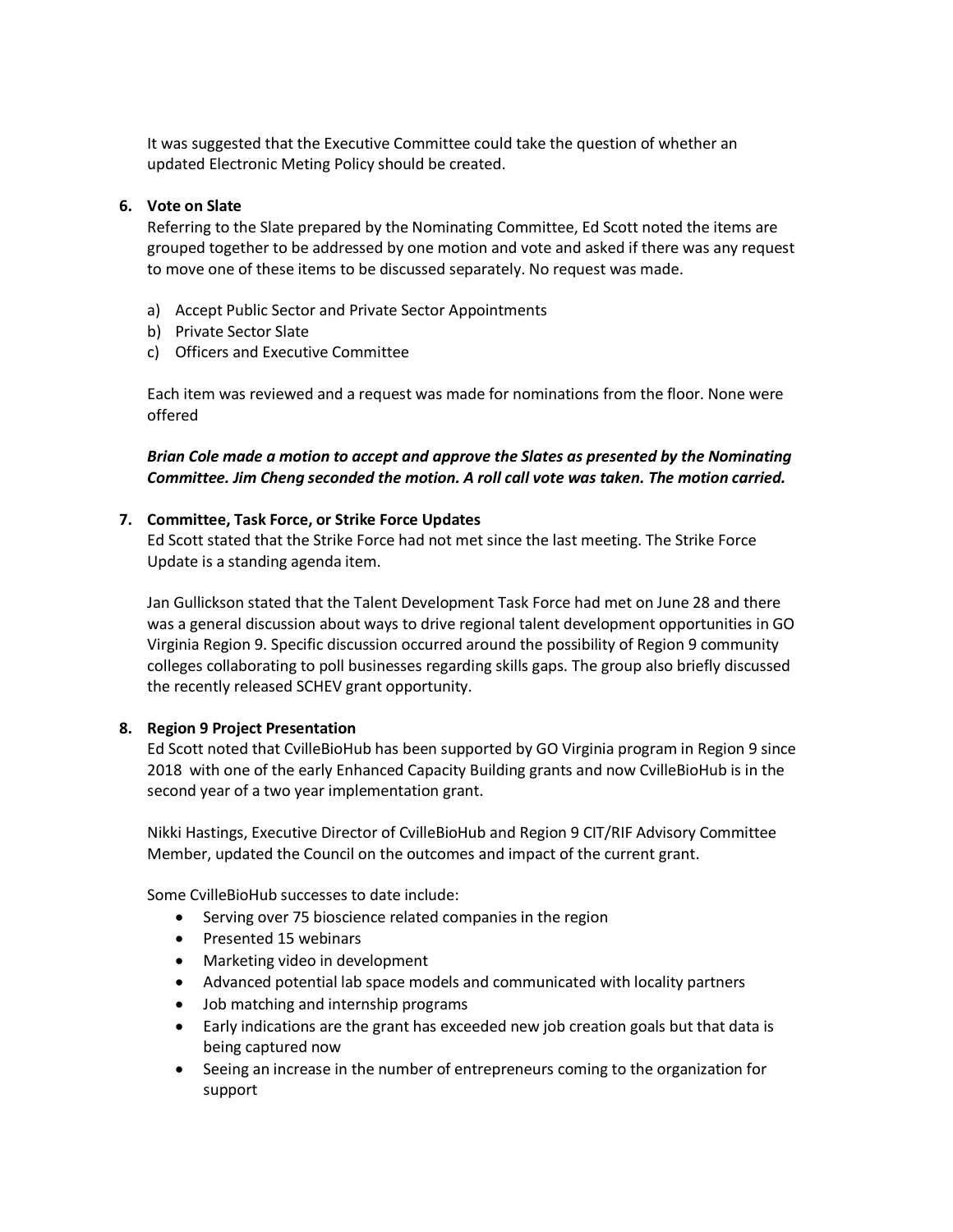- Expanded Entrepreneur in Resident (EIR) program
- Industry Internship Showcase happening August 6

## **9. Chair Update**

Highlights of Ed Scott's Chair Update included:

- Both Region 9 projects, *Advancing Regionally Significant Sites* and the *Future of Workforce* were approved at the last GO Virginia Board Meeting as noted on the Dashboard previously. Another project from Region 7 (Northern Virginia) will support the expansion the statewide SBDC I-Cap program that includes placement of an I-Cap staff person at the Central Virginia SBDC.
- If members want to serve on a different Task Force other than the one listed please advise
- All Council members are encouraged to review the Region 9 Annual Report
- To date Region 9 has awarded 4.2 million dollars to 18 projects leveraging over 7.7 million in additional financial support.
- The Growth Plan Development Timeline is open for feedback, as needed

Ed Scott then asked Council Members to comment on the previous Growth Plan Update opportunities included in a summary format in the packet in order to help direct the development of new opportunities or please email comments to Shannon Holland. Comments included:

- How can opportunities identified serve diversity, equity and inclusion principles
- How are community colleges engaged in the biotech space
- How are workforce or career pathways being developed
- Drill down more on the average wages by sector and share with target sectors leaders for input

## **10. Director Update**

Shannon Holland reminded the Council that many members, including new members, will need to complete the COIA online training. Reminders will be emailed soon. New Council Member training will be set up soon, as well.

Shannon Holland expressed appreciation for the leadership of Ed Scott during the past year and thanked Council Members for their commitment in reviewing projects and driving thought leadership.

## **11. Other Business**

No other new business was presented.

## **12. Adjourn**

*Jan Gullickson made a motion to adjourn the meeting at 3:21 pm. Paige Read seconded the motion. The meeting adjourned.*